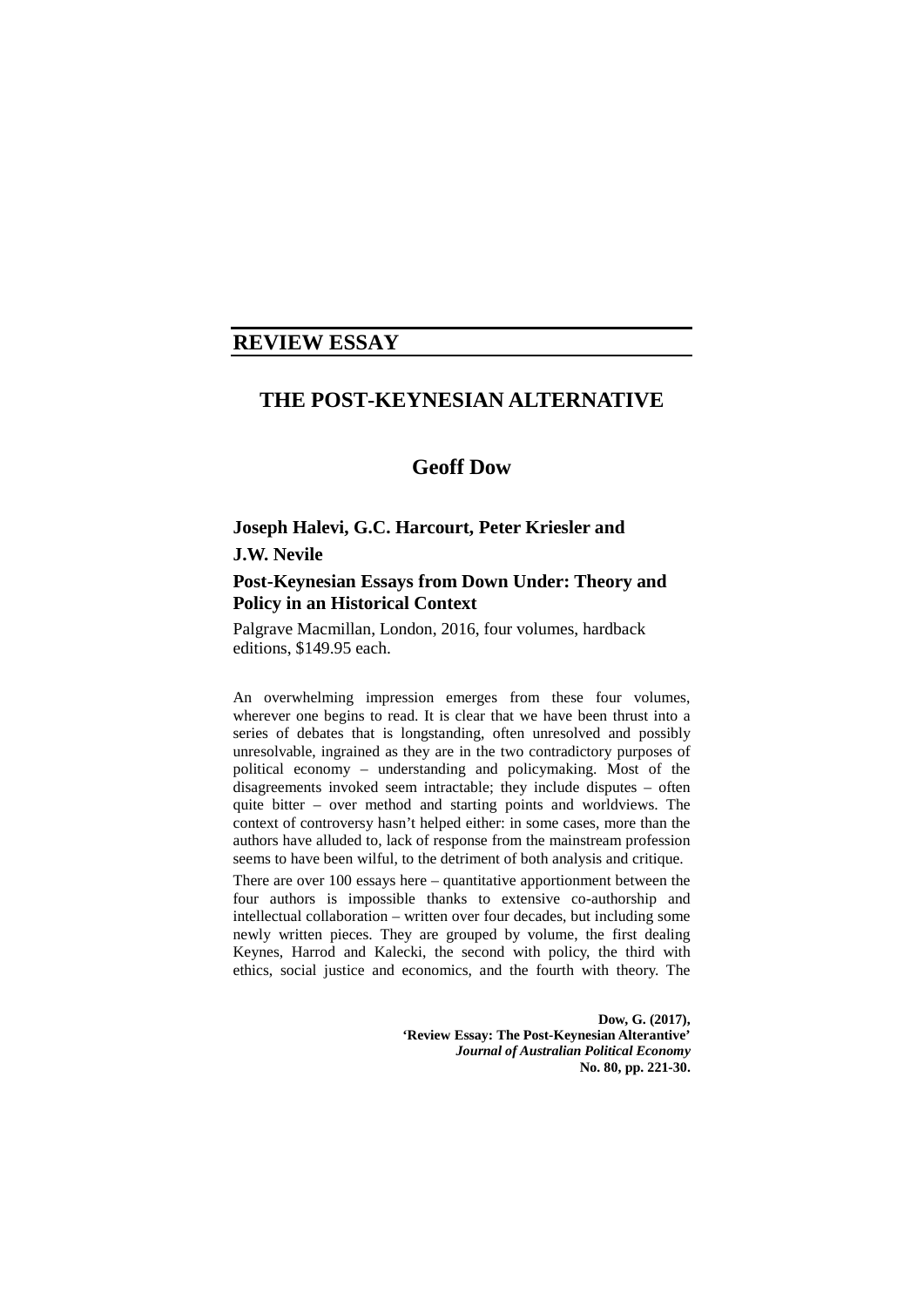authors hark back not only to Keynes and Kalecki and Harrod but to Marx, to post-1945 Marxists who discussed crisis tendencies and to recent contributions (for example, Luigi Pasinetti's) consolidating what is now a vibrant post-Keynesian tradition, as well as to Schumpeter and more contemporary heterodox writers.

I haven't examined the intellectual 'personalities' of the four main contributors – all to some extent fired by passions for justice, some explicitly religious, some more 'Marxist', some more 'Keynesian' than others, but all, I think, intensely disheartened by the state of contemporary argument around the politics of economic conditions.

Geoff Harcourt's role in post-Keynesian developments is probably the best known through, most recently, the two-volume *Oxford Handbook of Post-Keynesian Economics*, edited with Peter Kriesler, and the slightly earlier collections *On Skidelsky's Keynes and other essays: selected essays of G C Harcourt* – and *The making of a post-Keynesian economist: Cambridge harvest*. John Nevile is an established contributor to understanding fiscal policy in Australia, and Keynesian policy more generally (see II(12)); Peter Kriesler is a sometimes measured, sometimes radical, critic of orthodox policies; and Joseph Halevi a longtime advocate of bringing twentieth-century Marxism into dialogue with the Keynesian-Kaleckian imagination.

Post-Keynesianism emerged even before Keynes's death in 1946, initially in the writings of Michal Kalecki and Joan Robinson. Kalecki and Robinson were originally distressed and eventually angered by the refusal of western policy elites to respond honestly or competently to Keynes's policy prescriptions. The failure of the 'golden age' (from 1945 to the mid-1970s) to deliver lasting full employment or development which could then be transmitted to less prosperous parts of the world soon morphed into a widespread 'post-Keynesian' disgust, which then began to focus intellectually on issues left inchoate by the master. Foremost among these, and well-represented in the four volumes under review, is the problem of ensuring the maintenance of full employment once it has been attained.

Keynesians and post-Keynesians quickly appreciated that the 'somewhat comprehensive socialisation of investment' Keynes saw as necessary for 'an approximation to full employment', did not occur, nor did institutionalisation of the full employment commitment, except sporadically and incompletely, in few countries. These retreats in theory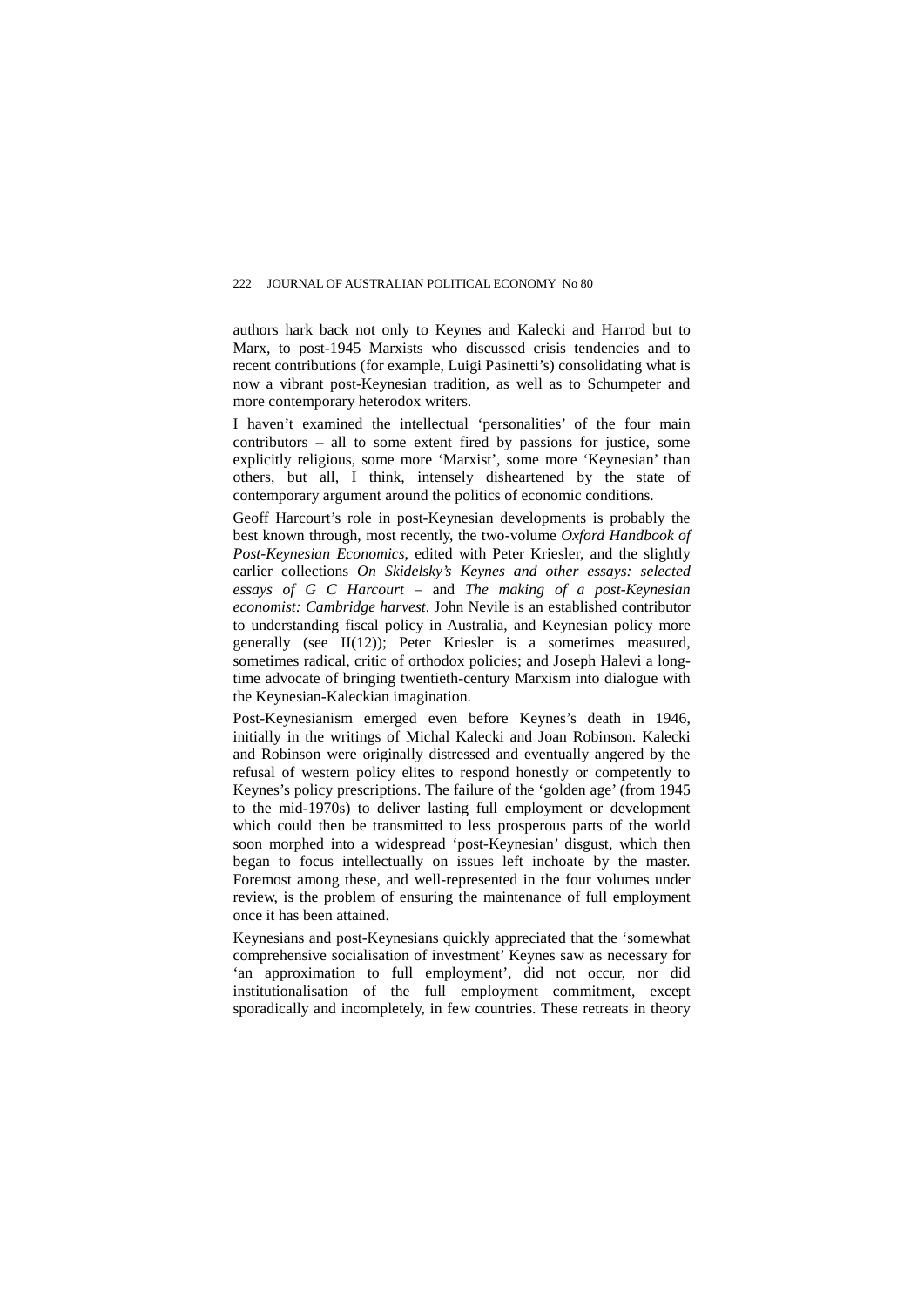and policy were to be known, and condemned, as 'bastard Keynesianism' by Joan Robinson. Explicit in this realisation was a critique of orthodox policy institutions, especially Treasuries in the anglophone world, perhaps under the illusion that postwar prosperity, such as it was, would render radical political interventions unnecessary. More likely, official resistance depended upon putative anticipations that sustained full employment would shift the balance of class forces away from capital and towards labour – as Kalecki had expected as early as 1943 in his now famous essay 'Political aspects of full employment'. In any case, Keynes's own hopes that his ideas would be able to 'revolutionise' the way the world understands economies were to be dashed.

The type of capitalist economy envisaged in post-Keynesianism is one wherein effective demand (purchasing power) will normally be chronically insufficient for full utilisation of resources, including labour. This means that unemployment is always a macro phenomenon. However, cycles of economic activity, booms and slumps, derive from the volatility of investment, particularly private investment, not from demand deficiency as a first cause. Unplanned investment may be too low or too high to achieve steady levels of economic activity; so countercyclical policy (including policies to restructure economies and selective, sector-specific, interventions whenever industries decline or fail to appear) are essential and are imaginable, however awkward this may be in practice. Further, mistakes (too much exuberance, too much restraint) can become cumulative. Economies do not embody equilibrating tendencies due to the uncertainty of returns on investment – businesses cannot be sure they'll make profits during a boom, or even losses during a slump; they are always 'out of equilibrium'. Expectations, though they drive investment decisions, are frequently unfulfilled.

These reasons for caution and indecision are exacerbated by money, particularly its link in a monetary economy with the real economy (production) via 'liquidity preference' (the reluctance of investors to part with their money for investment unless returns are less uncertain than they typically are). A key reason Keynesian and post-Keynesian critics of orthodoxy preferred fiscal policy over monetary policy has been that the former can ensure that the available money is actually spent.

An additional aspect of modern economies, and defining post-Keynesian policy priorities, emerged from the mid-1970s when most advanced economies began to experience simultaneous unemployment and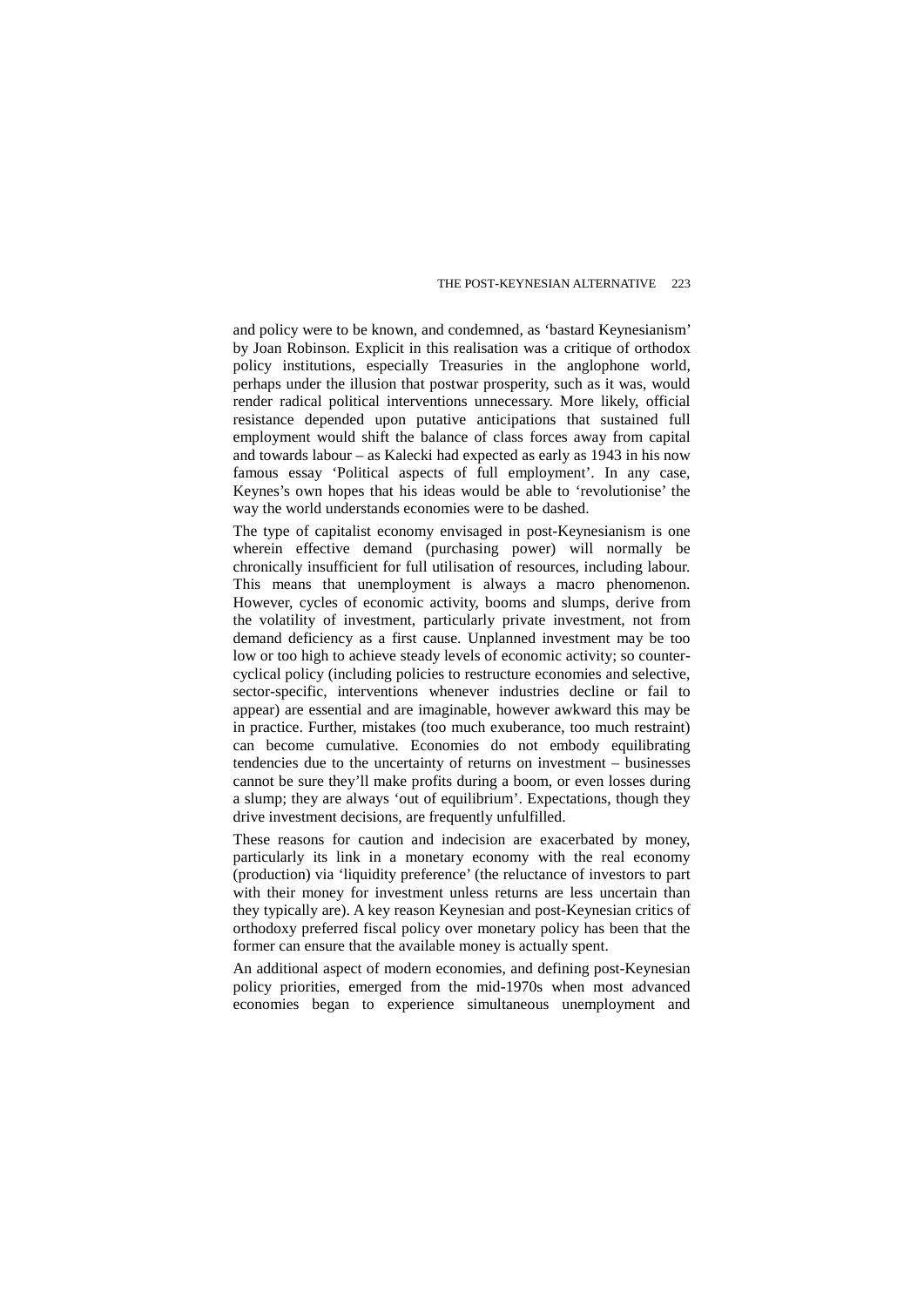inflation ('stagflation'). For the post-Keynesians, in contrast to monetarists, 'inflation in recession' was seen as the result of conflict over income distribution: businesses were able in these years to increase prices despite declining sales while labour was able to claim, and receive, wage increases despite high unemployment. The institutional power and resources of each class protagonist was sufficient to try to maintain its relative income share, yielding, in the context of declining economic activity and incomes, a sometimes quite bitter distributive contest which took inflationary form.

Kalecki's avowal that 'full employment capitalism' would need new institutions (to reflect the increased bargaining power of labour in particular), if high employment were to be achieved, provided an important theoretical underpinning to this conception. It was always apparent that new institutions, or distinctive political responses, would be necessary both in times of low unemployment and high unemployment, if the commitment to high and well-remunerated employment were to be honoured. Kalecki's discussion of the 'political trade cycle' – claiming that high levels of activity implied more evenly distributed incomes, and vice versa – was of course an important adjunct to this account of post-1974 inflation. (We must also heed Kalecki's insistence that any trends in capitalist development are not independent; they emerge from the cyclical fluctuations.)

The policy remedy for these divisive, but understandable, distributive conflicts was incomes policy, championed by two, but not consistently all four, of the authors under review (see  $II(14)$ ). The simplest form of incomes policy, and therefore the most commonly entertained, is indexation of wages for price rises. In implementation, this has worked well enough, but it does not solve the problem of wages relativities (over decades, the relative incomes accruing to, say, teachers and mechanics may need varying), and it locks in the existing inflation rate, rather than short-circuiting it. But indexation, whether applied sectorally or nationally, allows more or less open-ended possibilities for the imposition of other macro goals – such as altering the proportional impact of the 'social wage' compared with money wages, infusing health, education and training needs into agreements, sanctioning trade-off experiments with taxation (not normally desirable), or broadening the scope of tripartite (sometimes, bipartite) policy-making. Well-developed incomes policies, centralised and institutionalised as in Australia until 2007, can become incubators for much more comprehensive ambitions in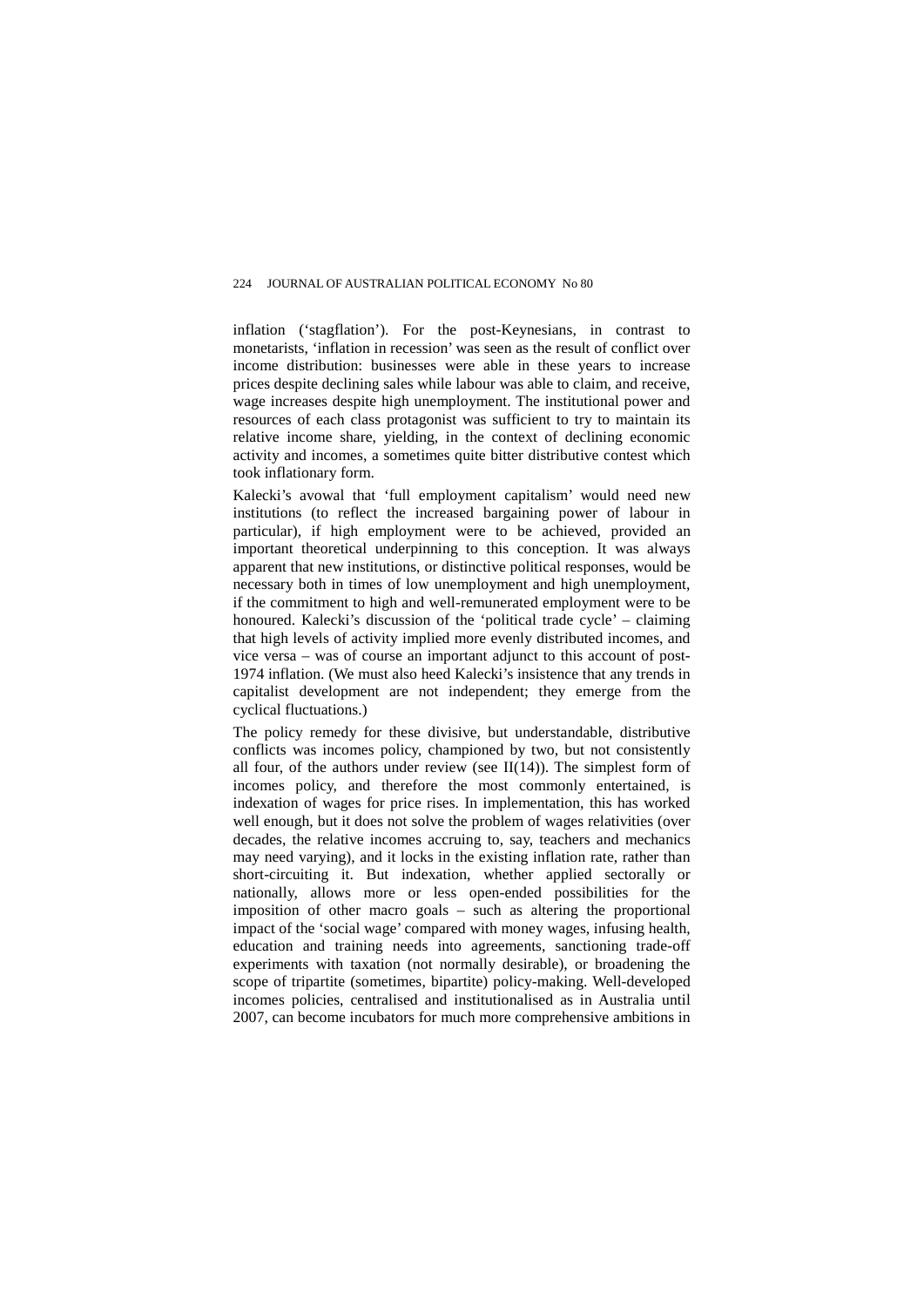macro-management, including those which 'invite' business to participate in the formulation of investment plans.

Insofar as post-Keynesianism has played a lead role in such expansion of politics, plenty of opportunities emerge for substantive (that is, antirationalist) criteria, in exerting public influence over investment to increase employment-generating economic activity or in imposing ethical standards onto distributive arrangements. Deliberate political or institutional interventions are of course thoroughly in keeping with Keynes's own worldview. By the 1930s, he had already cast his analytical and methodological preferences by noting: 'The inevitable never happens. It is the unexpected always'. He invited policy experimentation. This conclusion seriously disrupts any hopes for effective abstraction in economic reasoning.

Kalecki seemed to concur: capitalist rationality is impossible due the conflict between business's desire for control of its environment (unwillingness to concede a role for labour or democracy in investment decisions) and its quest for profitability (which couldn't be secured without relinquishing some of its traditional prerogatives). A further Kaleckian example of normal economic activity militating against rational outcomes is the by now famous declaration (originally 1933) that, although more investment can increase economic activity (and is warranted on those grounds), it also increases future productive capacity and therefore portends future rounds of problems (excess or unused capacity) which themselves will appear intractable – even reinvigorated growth is likely to be unsustainable. The only imaginable solution to this 'tragedy of investment' is a permanent shift from private to pubic auspices in the economy (implying some increase in 'unproductive' or inefficient, publicly mandated activity, itself risking severe business resistance (see I(12) and elsewhere). Market mechanisms and market outcomes should not set the yardstick for desired behaviour.

In my view, the headiest issue canvassed in the collection (and in post-Keynesian political economy as a whole) is discussion of a dynamic relation between capital goods sectors and consumption goods sectors and the implications of the relationship for the possibility of disjunctions or chronic depression (or what became known in the postwar decades, in the hands of Sweezy, Dobb, Hicks and Lowe, for example, as the 'breakdown controversy'). The argument here is, first, that production for accumulation implies different social and technical arrangements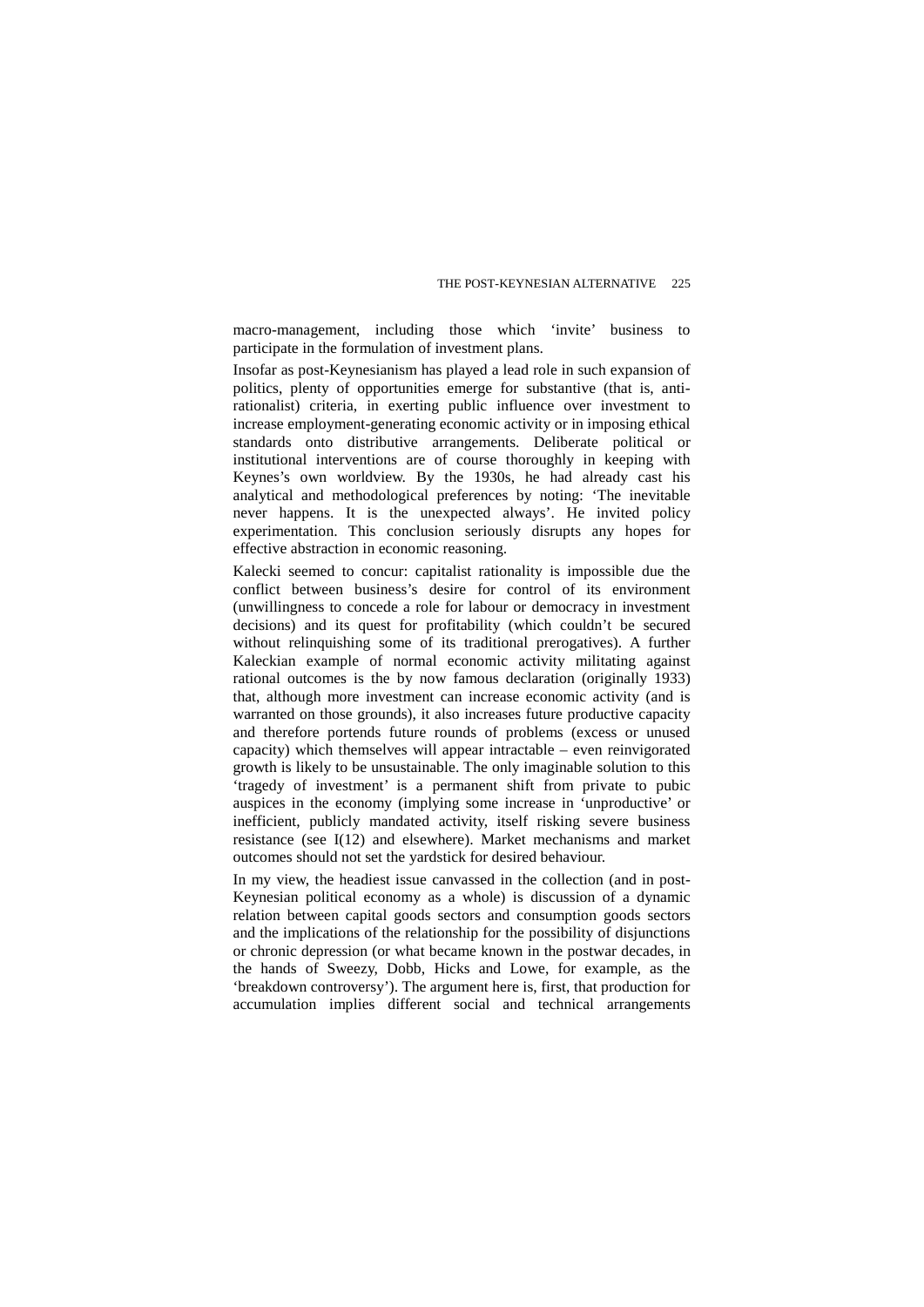(backward and forward linkages, as well as 'proportionalities' between branches) than production for consumption; production of machinery requires production from other producers which is not necessarily easy to ensure. That things can go wrong, that disequilibrium or structural instability are likely, is a recurrent theme in many of Joseph Halevi's essays (see I(25)).

Second, as production becomes more specialized in a modern economy, the need for finance increases and capital must, to an increasing extent, take the form of what Marx called money-capital. These structural aspects of complex economies are *sui generis*; they don't apply to 'petty commodity production' or to barter. They apply to developed economies where productive capacity for advanced sectors needs to be built (but where scarcity doesn't prevail); and they imply that some outputs need to be transformed into inputs – resulting in cycles, crises, disequilibrium, breakdown, chronic depression, sectoral disproportionalities and other imbalances which disrupt hopes for steady processes of capital accumulation.

Thanks to these circumstances, a 'disequilibrium' view emerged: growth is necessarily unstable or de-stabilizing; chronic depression is always a possibility (growth achieved is rarely the growth needed for full employment). Can we be sure the growth of capital or productive capacity will correspond to growth of labour force? Are capital goods sectors more 'leading' than consumption goods sectors (which would then be more 'passive')? The presumption for this type of suggestion has been that investment plans in a capital goods sector determine profitability in the consumption goods sector, again signifying that 'smooth transformation of outputs into inputs' is unlikely. If so, excess capacity with respect to productive equipment will result in a lack of effective demand everywhere.

Conditions or accomplishments that produced (successful) development in the past can't be relied on to continue to produce the 'right' combinations of production and income to ensure it can continue. Sectoral disproportionalities hamper steady accumulation. (On this, as Harcourt has been continually reminding us, Marx and Keynes come together – 'adjectives excepted'.)

Joseph Halevi subsumes these interrelations and their required transitions to a 'traverse-based critique of Keynesianism', implying that nonselective demand management policy cannot prevent some forms of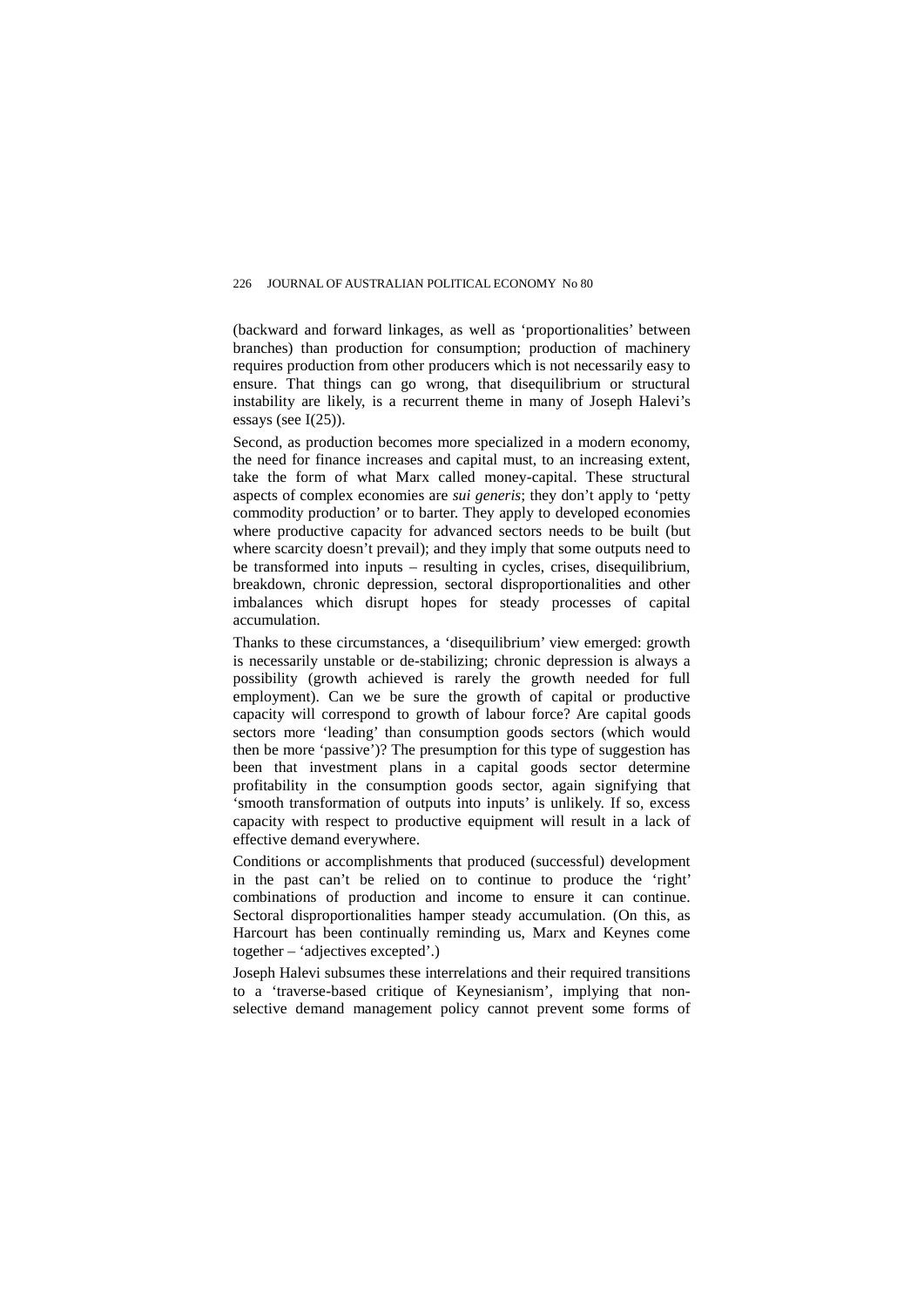disequilibrium. If so, we must also accept that the Keynesian full employment project will be never-ending, never-completed. Even if it is (momentarily) achieved, can we imagine 'social relations' wherein full employment can be maintained? Can crisis be averted?

There are at least ten essays here dealing with uncertain adjustment processes, including structural changes arising from new technologies or new (or declining) sectors, or altered cost conditions, or changing capital-labour relations, or evolving institutions (private or public). Halevi's contributions often concern the associated problems – of knowing how mature economies actually operate and how we should know them. These issues featured in classical political economy; they were appreciated by Keynes and dealt with fairly explicitly by Kalecki, then later by Hicks and Lowe; but unresolved matters, including revisions to some parts of the Marxian corpus, continue to proliferate. Engels used the phrase 'indecisive depression' to capture the possibility that general laws of accumulation themselves probably do not operate in mature or complex economies, thence casting doubt on the Marxian view that competitive processes fully explain cycles and crisis tendencies (IV(13)).

Why these transitional conditions have been referred to as 'the traverse', rather than something more obviously explanatory such as 'recurrent imbalance', or 'transformative growth' (Ed Nell's term), or the consequences of endemic 'disequilibrium', or transition from one sectoral structure to another, or the instability of stability (suggested by Hyman Minsky), or dynamic analysis, or simply the impossibility of regularised capitalism, isn't well-explained. Perhaps it can be inferred, with some effort, from the cumulative force of these contributions, both severally and collectively. It is apparent that much of the heavy lifting in this task is accepted by Peter Kriesler who readily acknowledges Keynes's central message 'that there is no mechanism which guarantees full employment in capitalist economies' (vol.I essay 6; other crucial essays, on 'the traverse', are  $I(25)$ ,  $IV(11)$ ,  $IV(13)$ ,  $IV(14)$ ,  $IV(15)$ , IV(16), IV(17), IV(18), IV(19) and IV(28)).

In any case post-Keynesianism has responded to the challenge to depict modern economies as 'abnormal' most of the time to such an extent that considerations of disturbance, and recovery from disruptive events, may now be said to define this particular strand of heterodoxy. The formal and policy-relevant conclusion from these discussions is that stability is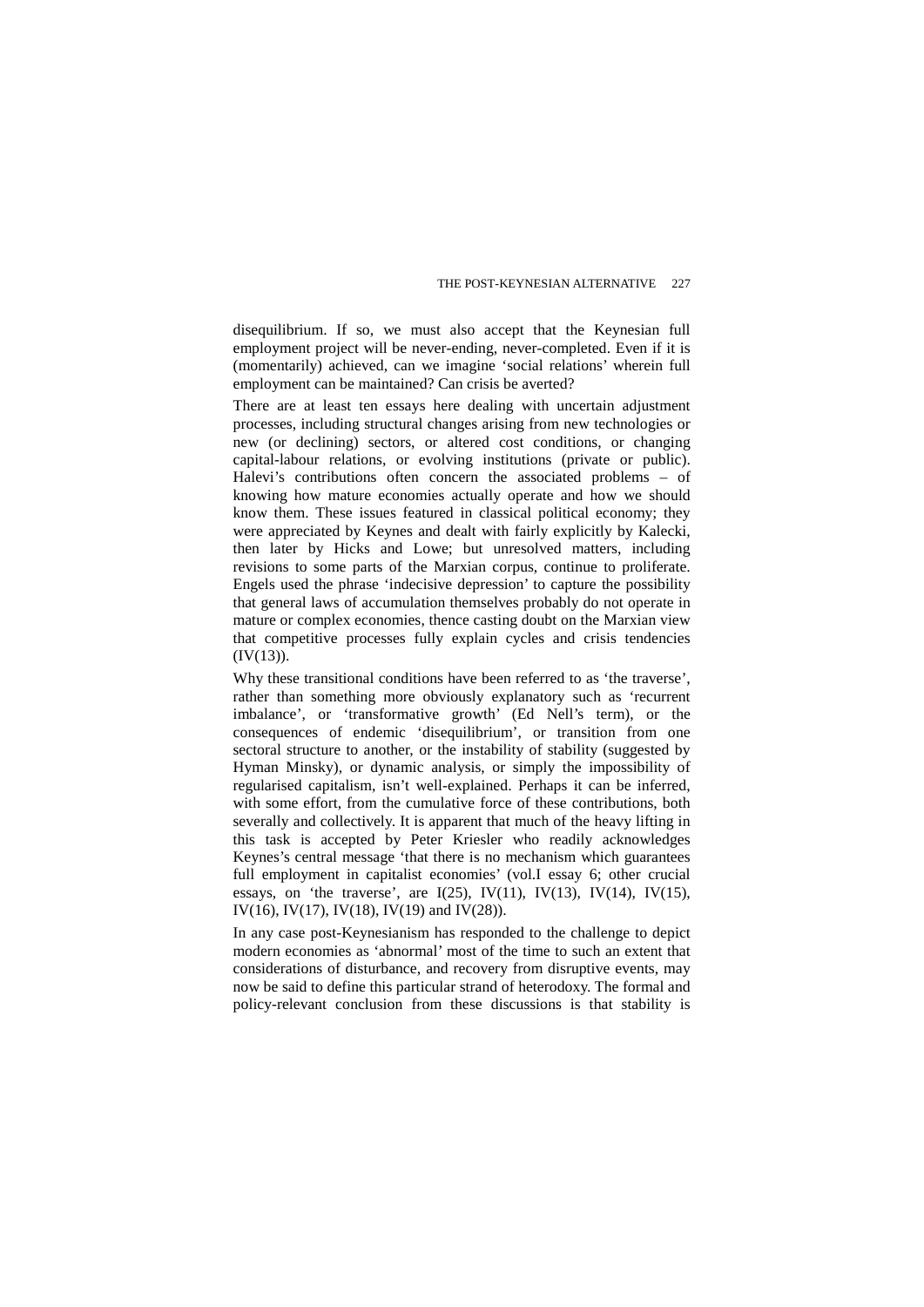unlikely and that the task of discovering or forging employmentgenerating 'solutions' to persistent stagnationist tendencies will be unending, every 'solution' a new beginning.

Certainly, we can agree that the policy task of preventing excess capacity is difficult, and different from the more straight-forward one of increasing aggregate demand  $(I(25), IV(18))$ ; and the transitional stages throw up the occasional need to decommission or liquidate productive capacity, or to deal with the Schumpeterian phenomenon of 'forced investment', which also prematurely hastens the redundancy of technically adequate equipment. Keynesian and post-Keynesian approaches have always recognised the irreversibility of investment decisions; time travels one way, from an irrevocable past to an uncertain future, as Joan Robinson often insisted.

Many of the essays in the four volumes under review deal with ethical questions and the societal obligations they force on economic calculation (for example,  $III(11)$ ,  $III(12)$ ). The right to work and rights to decent remuneration not only displace utilitarian considerations, they assign pride of place to social justice in debates over incessant pressure for liberalisation and privatisation. John Nevile has been so engaged for decades. In advocating full employment without inequality, for example (III(15)), we can be heartened by Thomas Piketty's empirical demonstration that the era of economic rationalism and globalist restructuring since 1974 is emphatically an era of increasing inequality of wealth and income – irrespective of how much we may protest his reasoning. The costs associated with wages and deliberative institutions were never just costs; they were the price of civility. The post-1945 institutions may have been imperfect, but they had an impact on not just reckonable outcomes (welfare, public infrastructure, equality, employment quality) but on broader codes of civic decency which endorsed collective efforts to deal with complications from previous policy successes (such as the inflationary effects of high levels of employment and emboldened trade unions). It is a depressing reflection on modern economics that the moral achievements of the past have been so gleefully abandoned. (Of course, other social sciences such as political science were not far behind in sponsoring retreats from uncomfortable decency.)

Geoff Harcourt's explications of the Cambridge controversies in the theory of capital have been a remarkable part of the revival of political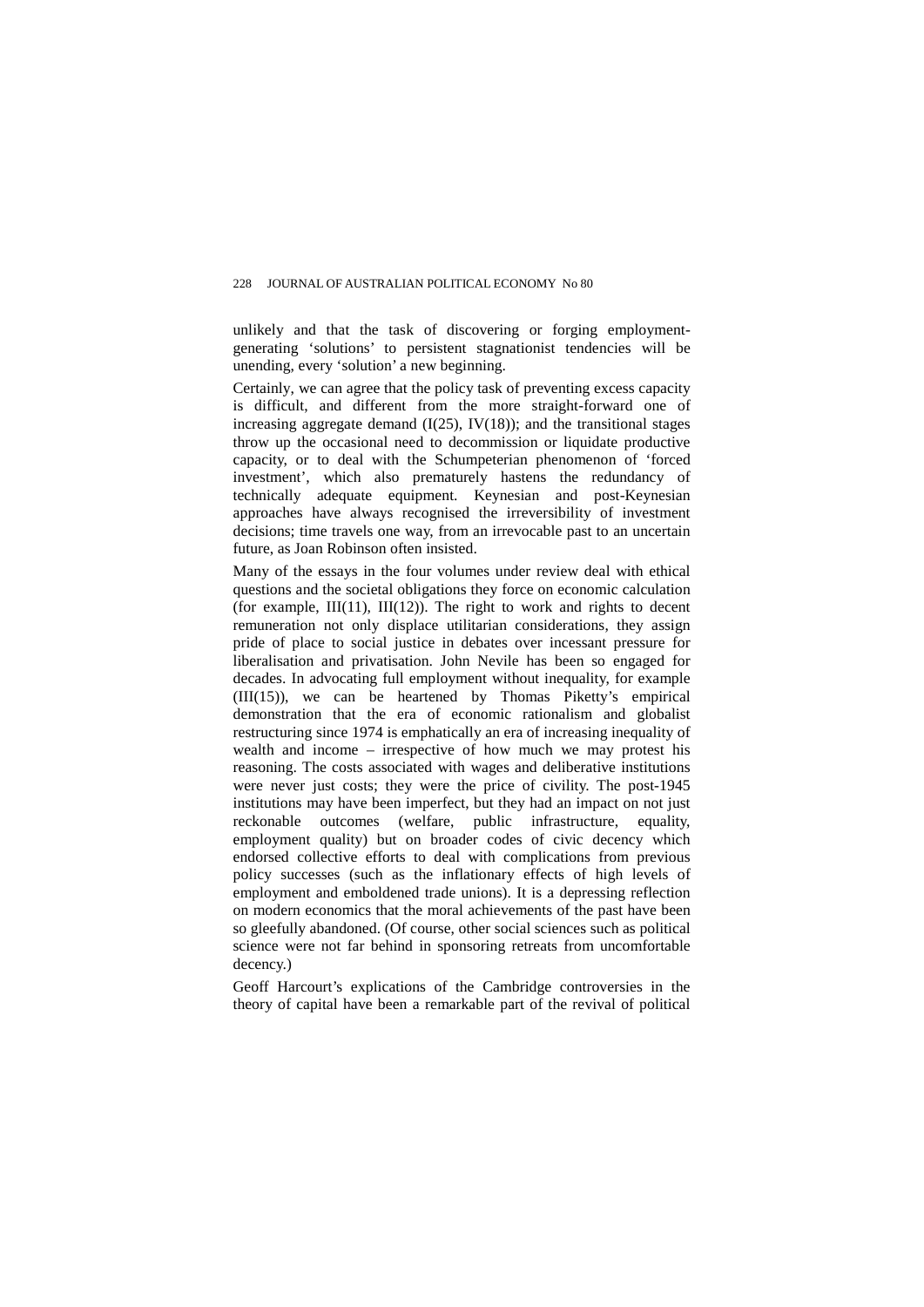economy over the past four decades. They alerted us to something well known to the classical writers – that the meaning of capital was not captured by (ideologically) regarding it as a 'factor of production' (means of production plus money) to which 'returns' could be attributed. Instead capital must be defined to include the social relations by which labour and equipment are combined in a production process and oriented to delivering a surplus to the 'owners'. Unsurprisingly, this was well-known to Thorstein Veblen (III(24)).

Volume 4, and the series, ends on an intellectually pessimistic note (see IV(36)) – reflecting perhaps Keynes's own judgement, in 1938, that he had 'completely failed' to transform Economics into a discipline able to deliver the social sciences' implicit commitment to the betterment of future generations. For Joseph Halevi, intractable aspects of capitalist economies themselves portended deficiencies in the Keynesian corpus which post-Keynesianism, by virtue of an under-developed theory of the state, has only partly overcome. I wonder though if we need be so despairing and unprepared to experiment. After all, decommodified consumption has now reached almost 25 percent of GDP in OECD countries, meaning that this level of social provision is unrelated to personal work efforts or to productivity or to market forces. In total, public spending is now about 45 percent of GDP (less in Australia) with taxation revenues not far behind. These developments do not signal the arrival of socialism but neither do they suggest the impotence of all political activity. A shift from private to public has been underway for most of the past century; though we need to be more adept at acknowledging and harnessing the emerging possibilities. As another recent book on Keynes – *In the long run we are all dead: Keynesianism, political economy and revolution* (by Geoff Mann, 2017) – has argued, 'existential terror' at the prospect that 'Keynesian reason' will inevitably fail is almost certainly unjustified. Just as we are condemned to live in polities, so too are we condemned to be reformists.

Post-Keynesian political economy has still some distance to travel to achieve fully its purposes (analytical insight and policy acumen). But with these essays the diligent reader can learn much, can see the road ahead and can be encouraged by the depth of this Australian involvement in what is destined to be continuing and an ever more robust intellectual engagement with contemporary capitalism.